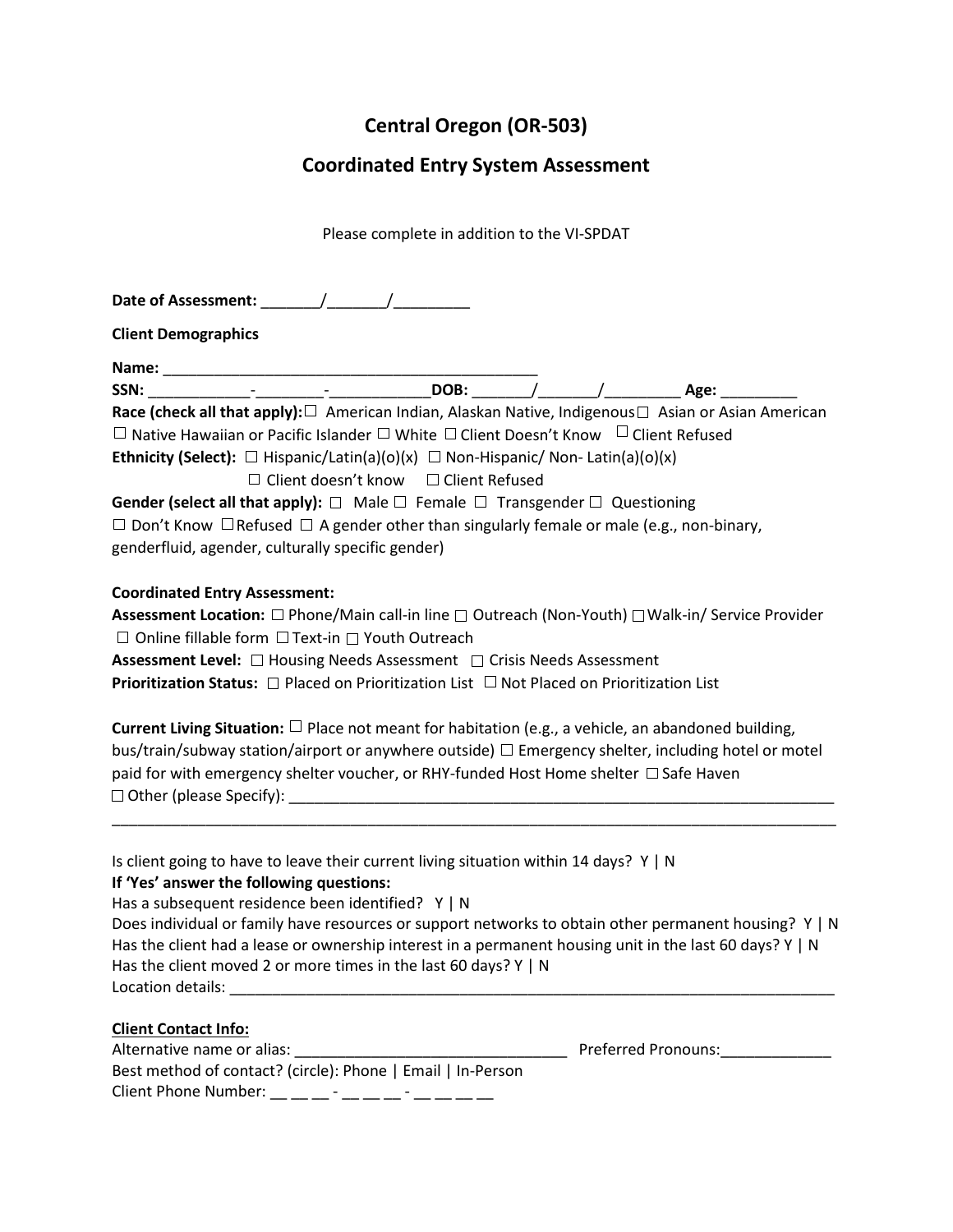| Is it safe to text this number? $Y \mid N$ Is it safe to leave a voicemail? $Y \mid N$                                                                                                                                                                                                                                                                                                       |  |  |  |  |  |  |
|----------------------------------------------------------------------------------------------------------------------------------------------------------------------------------------------------------------------------------------------------------------------------------------------------------------------------------------------------------------------------------------------|--|--|--|--|--|--|
| Client Email:                                                                                                                                                                                                                                                                                                                                                                                |  |  |  |  |  |  |
|                                                                                                                                                                                                                                                                                                                                                                                              |  |  |  |  |  |  |
| Emergency Contact Phone: __ _ _ _ _ _ _ _ _ _ _ _ _ _ _ _                                                                                                                                                                                                                                                                                                                                    |  |  |  |  |  |  |
| Are you currently working with any Community Agencies/Partners/Case Workers? Y   N                                                                                                                                                                                                                                                                                                           |  |  |  |  |  |  |
|                                                                                                                                                                                                                                                                                                                                                                                              |  |  |  |  |  |  |
|                                                                                                                                                                                                                                                                                                                                                                                              |  |  |  |  |  |  |
| Can we contact this agency/community partner/ case worker? Y   N                                                                                                                                                                                                                                                                                                                             |  |  |  |  |  |  |
|                                                                                                                                                                                                                                                                                                                                                                                              |  |  |  |  |  |  |
|                                                                                                                                                                                                                                                                                                                                                                                              |  |  |  |  |  |  |
| Domestic violence victim/survivor? Y   N                                                                                                                                                                                                                                                                                                                                                     |  |  |  |  |  |  |
| If yes for Domestic violence victim/survivor, when experience occurred? ______________                                                                                                                                                                                                                                                                                                       |  |  |  |  |  |  |
| If yes for Domestic Violence Victim/Survivor, are you currently fleeing? Y   N                                                                                                                                                                                                                                                                                                               |  |  |  |  |  |  |
| <b>Client Location: OR-503 Central Oregon CoC</b>                                                                                                                                                                                                                                                                                                                                            |  |  |  |  |  |  |
| Current County of Residence: ______________________________City: _______________                                                                                                                                                                                                                                                                                                             |  |  |  |  |  |  |
| Relationship to Head of Household: Head of Household   HoH's Child   HoH spouse or partner   Hoh's                                                                                                                                                                                                                                                                                           |  |  |  |  |  |  |
| other relation member   Hoh's other relation member                                                                                                                                                                                                                                                                                                                                          |  |  |  |  |  |  |
| # of Children in Household: ________________________                                                                                                                                                                                                                                                                                                                                         |  |  |  |  |  |  |
| What is the household type? Household with Children   Multiple Adults   Single Adult                                                                                                                                                                                                                                                                                                         |  |  |  |  |  |  |
| Single Parent Female with Children   Single Parent Male with Children                                                                                                                                                                                                                                                                                                                        |  |  |  |  |  |  |
|                                                                                                                                                                                                                                                                                                                                                                                              |  |  |  |  |  |  |
| <b>Veteran Information:</b>                                                                                                                                                                                                                                                                                                                                                                  |  |  |  |  |  |  |
| Year entered military service: $\frac{1}{1-\frac{1}{1-\frac{1}{1-\frac{1}{1-\frac{1}{1-\frac{1}{1-\frac{1}{1-\frac{1}{1-\frac{1}{1-\frac{1}{1-\frac{1}{1-\frac{1}{1-\frac{1}{1-\frac{1}{1-\frac{1}{1-\frac{1}{1-\frac{1}{1-\frac{1}{1-\frac{1}{1-\frac{1}{1-\frac{1}{1-\frac{1}{1-\frac{1}{1-\frac{1}{1-\frac{1}{1-\frac{1}{1-\frac{1}{1-\frac{1}{1-\frac{1}{1-\frac{1}{1-\frac{1}{1-\frac{$ |  |  |  |  |  |  |
| World War II? Y   N Korean War? Y   N Vietnam War? Y   N Persian Gulf War? Y   N                                                                                                                                                                                                                                                                                                             |  |  |  |  |  |  |
| Afghanistan? Y   N Iraq Freedom? Iraq Dawn? Y   N Other Peace-keeping Operations or Military                                                                                                                                                                                                                                                                                                 |  |  |  |  |  |  |
| Interventions? Y   N                                                                                                                                                                                                                                                                                                                                                                         |  |  |  |  |  |  |
| Branch of the Military: _____________________                                                                                                                                                                                                                                                                                                                                                |  |  |  |  |  |  |
| Discharge Status? Honorable   General Under Honorable Conditions   Under other than Honorable                                                                                                                                                                                                                                                                                                |  |  |  |  |  |  |
| Conditions   Bad Conduct   Dishonorable   Uncharacterized                                                                                                                                                                                                                                                                                                                                    |  |  |  |  |  |  |
| If you have served in the military, have you served at least one day of federal active duty (title 10)? Y   N                                                                                                                                                                                                                                                                                |  |  |  |  |  |  |
| If veteran- does client have copy of DD214? (COVO can assist with requesting a copy from the VA) Y   N                                                                                                                                                                                                                                                                                       |  |  |  |  |  |  |
| Are you connected to VA Services? Y   N                                                                                                                                                                                                                                                                                                                                                      |  |  |  |  |  |  |
| <b>Prior Living Situation:</b> $\Box$ Place not meant for habitation (e.g., a vehicle, an abandoned building,                                                                                                                                                                                                                                                                                |  |  |  |  |  |  |
| bus/train/subway station/airport or anywhere outside) □ Emergency shelter, including hotel or motel                                                                                                                                                                                                                                                                                          |  |  |  |  |  |  |
| paid for with emergency shelter voucher, or RHY-funded Host Home shelter □ Safe Haven                                                                                                                                                                                                                                                                                                        |  |  |  |  |  |  |
|                                                                                                                                                                                                                                                                                                                                                                                              |  |  |  |  |  |  |
|                                                                                                                                                                                                                                                                                                                                                                                              |  |  |  |  |  |  |
| Regardless of where they stayed last night - Number of times the client has been on the streets, in ES, or                                                                                                                                                                                                                                                                                   |  |  |  |  |  |  |

SH in the past three years including today? \_\_\_\_\_\_\_\_\_\_\_\_\_\_\_\_\_\_\_\_\_\_\_\_\_\_\_\_\_\_\_\_\_\_\_\_\_\_\_\_\_\_\_\_\_\_\_\_\_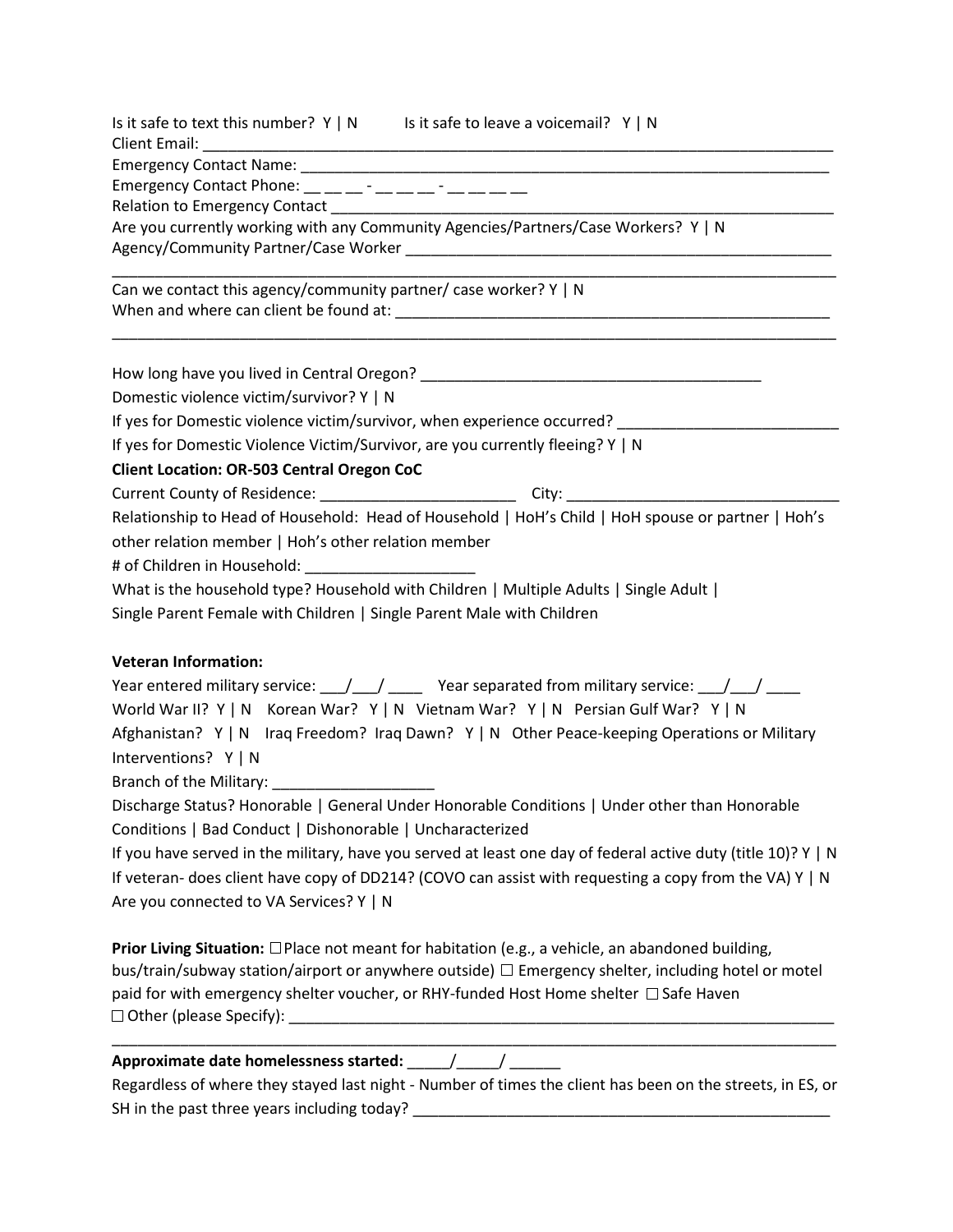Total number of months homeless on the street, in ES or SH in the past three years?

#### **Disability Information:**

Does the client have a disabling condition? Y | N

Disability Type: (circle any that apply): Physical | Alcohol Use Disorder | Drug Use Disorder | Both Alcohol and Drug Use Disorder | HIV/AIDS | Chronic Health Condition | Mental Health Disorder | Developmental

Above condition is going to be long term? Y | N

If Yes, Expected to be of long-continued and indefinite duration and substantially impairs ability to live independently? Y | N

#### **Health Insurance?** Y | N

Insurance Type: Medicaid (OHP) | Medicare | VA | Employer | Indian Health Services Program Other: **with a set of the set of the set of the set of the set of the set of the set of the set of the set of the set of the set of the set of the set of the set of the set of the set of the set of the set of the set of th** 

#### **Income from any source?** Y | N

|                                                                                   | Income Type: Earned   SSI   SSDI   Unemployment   Child Support   TANF   Workers Comp          |  |  |  |  |
|-----------------------------------------------------------------------------------|------------------------------------------------------------------------------------------------|--|--|--|--|
| VA Non-Service Conn.   VA Service Conn. Disability   Pension/Retirement   Alimony |                                                                                                |  |  |  |  |
| Other source:                                                                     |                                                                                                |  |  |  |  |
| Type 1:                                                                           | Monthly Amount: \$                                                                             |  |  |  |  |
| Type 1:                                                                           | Monthly Amount: \$                                                                             |  |  |  |  |
|                                                                                   | Are you currently doing anything to increase your income? Employment   SSI/SSDI   TANF   Other |  |  |  |  |
|                                                                                   | If you selected "other" above, please describe:                                                |  |  |  |  |
|                                                                                   |                                                                                                |  |  |  |  |

#### **Barrier Information:**

| Number of evictions:                                        | Poor reference from prior landlords: Y   N   Unknown                                                  |  |  |
|-------------------------------------------------------------|-------------------------------------------------------------------------------------------------------|--|--|
|                                                             | Lack of Rental History: $Y \mid N \mid$ Unknown Unpaid rent or utility bills? $Y \mid N \mid$ Unknown |  |  |
| Lack of - or - poor credit history? $Y \mid N \mid$ Unknown |                                                                                                       |  |  |
|                                                             | Criminal record for arson, drug dealing or manufacture, or felony offense against persons or property |  |  |
| (any adult in household)? $Y \mid N$                        |                                                                                                       |  |  |

#### **Housing Project Selection:**

There are some housing options that require you to be sober. Would you be interested in anything like that? Y | N

Would you be interested in a Rapid Re-Housing Program? RRHP is a one year, rental assistance program designed for housing people experiencing homelessness. Rapid Re-Housing aims for the client to sustain their housing after the 1 yr of assistance.  $Y \mid N$ 

There are some housing options that are shared, like with a roommate. Would you be interest in anything like that? Y | N

If there were shelter options in hotel/motel like rooms, would that be of interest to you? Y | N